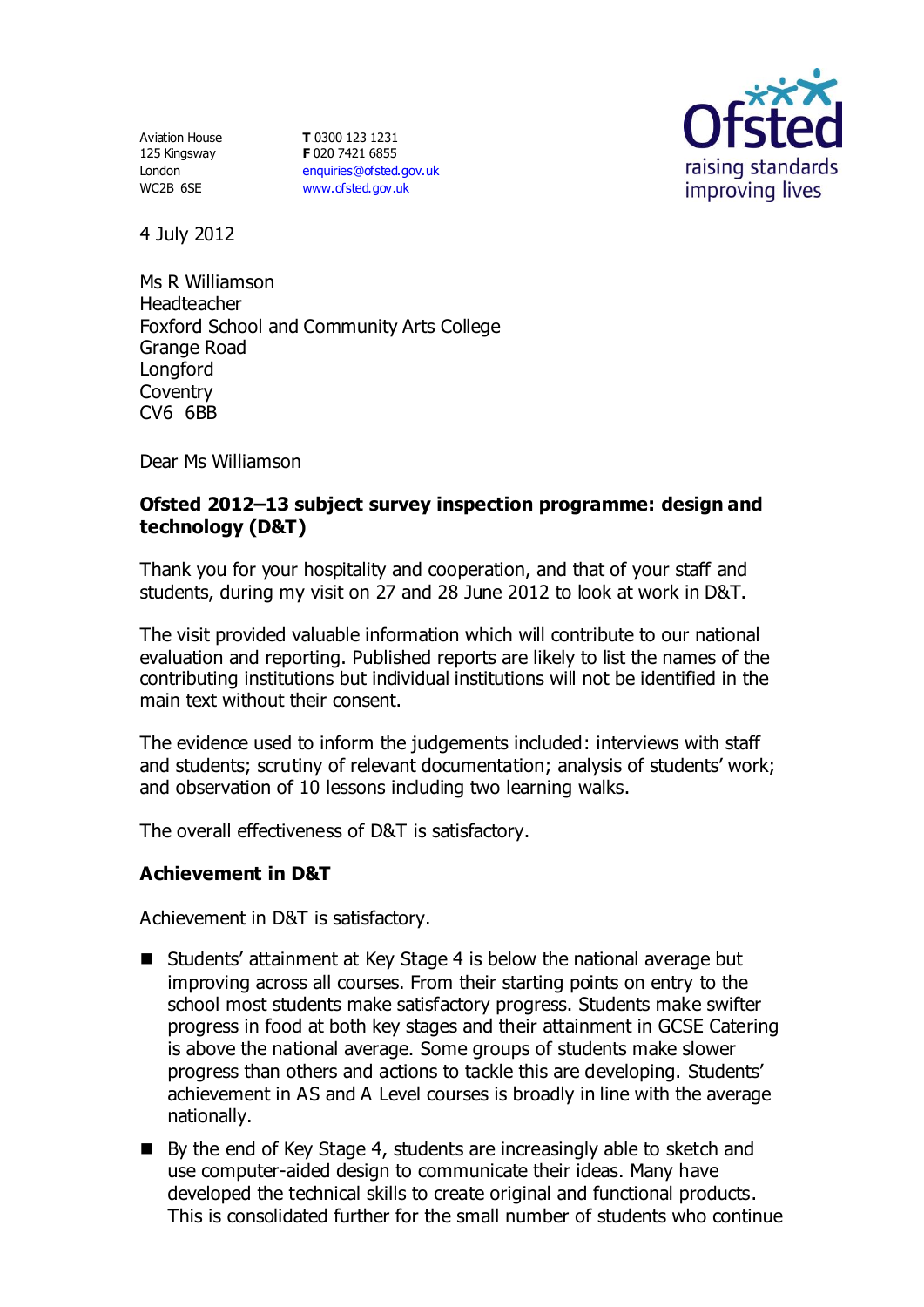into the sixth form. Generally students' ability to plan, test and evaluate the products they make and to critically analyse those invented by other people are less strongly developed.

 $\blacksquare$  Most students enjoy designing and making and are increasingly acquiring the specialist vocabulary to discuss their ideas. They apply safe working practices and understand the importance of doing so. Their independence is well demonstrated in food technology.

# **Quality of teaching in D&T**

The quality of teaching in D&T is satisfactory.

- Teachers consistently manage lessons safely and deploy support staff effectively. In the best lessons learning is planned expertly. Teachers' explanations and demonstrations are clear and timely. In these lessons students make swift progress. Their attitudes to learning are first class; they ask questions, take an active role in the lessons, and respond effectively to well-planned opportunities to demonstrate responsibility. In the weaker lessons students are sometimes unclear about what they are learning. Their work and their understanding of it are not monitored carefully enough and opportunities were missed to intervene to tackle students' misconceptions. Where lessons had these shortcomings students' progress slowed and teachers worked hard to maintain students' behaviour and interest.
- Students know their targets and are keen to achieve them. The wholeschool literacy policy is consistently implemented and feedback to students is appropriately focused on the next steps in their projects and how to improve their use of subject vocabulary.

## **Quality of the curriculum in D&T**

The quality of the curriculum in D&T is satisfactory.

- Schemes of work at Key Stage 3 provide breadth to students' work although what students must learn is not always as clear as what they are expected to do. Developments to the Key Stage 4 schemes of work provide scope for more creative and technical rigour to the products that students' make. New courses, such as catering, have brought greater success in students' enjoyment and achievement. However, opportunities for students to design and make to solve real problems and to work with real clients are limited at all key stages.
- Extra-curricular opportunities, including staying after school to use workshops and other facilities, contribute well to students' learning and are appreciated by them.

## **Effectiveness of leadership and management in D&T**

The effectiveness of leadership and management in D&T is satisfactory.